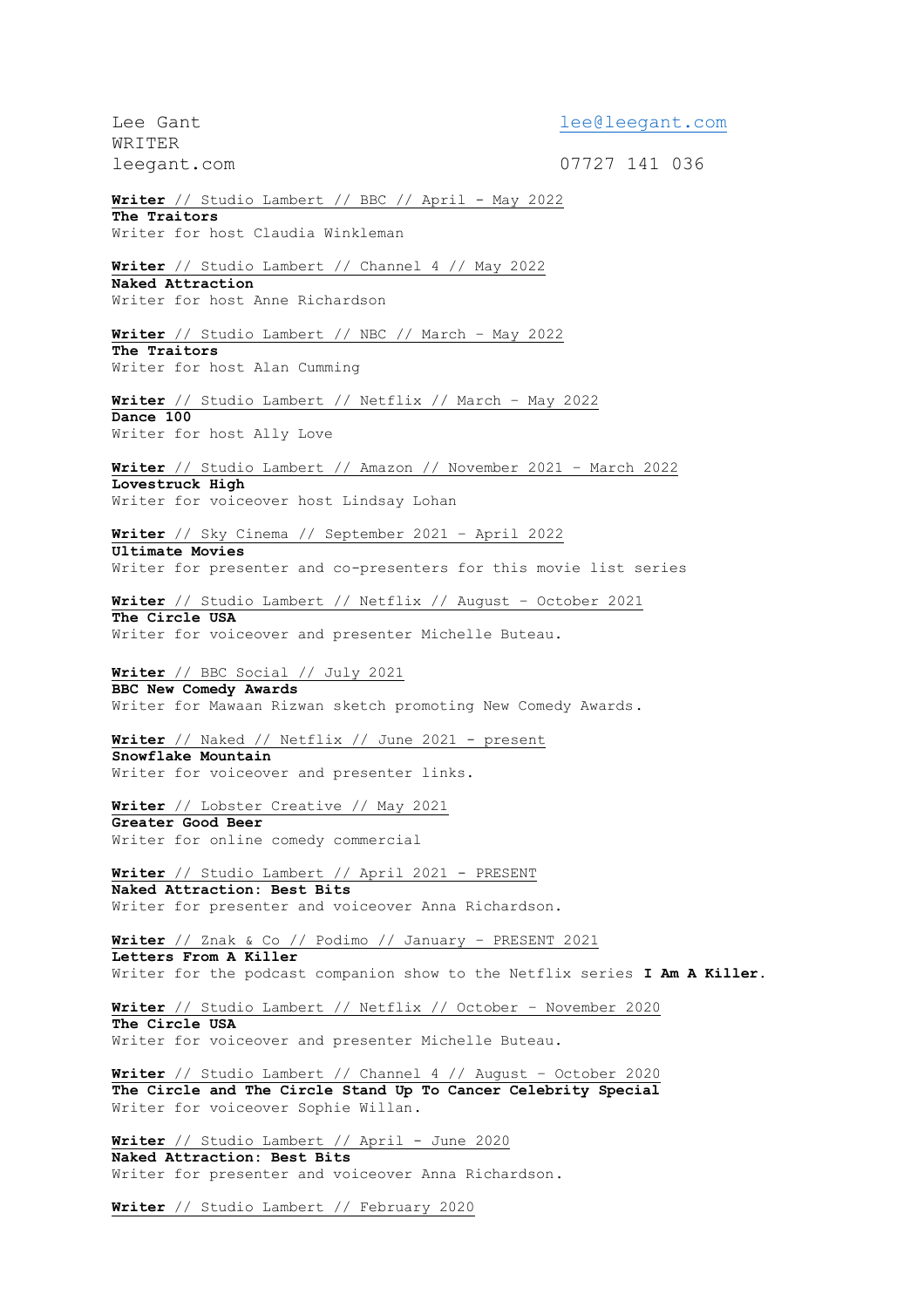**Street Car Showdown** Writer for presenter and voiceover Marvin Humes. **Writer** // Comedy Central // February 2020 **Rosie Jones Tries To Help** Writer for this popular online sketch show. **Writer** // Gobstopper // MTV // December 2019 **Revenge Prank** Writer for longform hidden camera prank and studio show. **Writer/social creative** // Stripped Media // November – December 2019 **His Darker Materials** Social writer for this Spotify funded podcast about *His Dark Materials.* **Writer** // Znak & Co // Sky One // November 2019 **Greatest Game Show Moments** Writer for host Roy Walker. **Writer** // Studio Lambert // Channel 4 // September – October 2019 **The Circle** Writer for voiceover Sophie Willan. Studio writer for Emma Willis. **Writer** // Studio Lambert // Netflix // August – September 2019 **The Circle USA** Writer for voiceover and presenter Michelle Buteau. **Writer** // VMLY&R // Diageo // August 2019 **Baileys Commercial** Writer of comedy voiceover for Sharon Horgan. **Writer** // Sky Cinema // July 2019 **The New Cinema Show** Writer for presenter Alex Zane. Writer for VTs. **Writer** // Keshet // ITV2 // May – September 2019 **Singletown** Writer for voiceover Luke Kempner. **Writer/Senior Social Creative** // ITV // February 2016 – January 2020 **ITV Social Media Team** Award-winning social media creative. Campaign ideas across all shows. **Writer** // Studio Lambert // Channel 4 // September – October 2018 **The Circle** Writer for voiceover Sophie Willan. **Writer** // Znak & Co // Sky Atlantic // April – June 2018 **West:Word** Writer for presenter Lauren Laverne. **Writer** // Woodcut Media // Discovery // July – November 2018 **How Hacks Work** VO writer for this entertainment tech show. **Writer** // Rumpus Media // E4 // September 2017 **All Star Driving School** Writer for voiceover Katherine Ryan (five episodes). **Writer** // So Television // May 2017 **Blind Date** Writer for Mel Sykes. **Writer** // Gobstopper // MTV // April 2017 **Just Tattoo Of Us** Writer for comedian and presenter Matt Richardson.